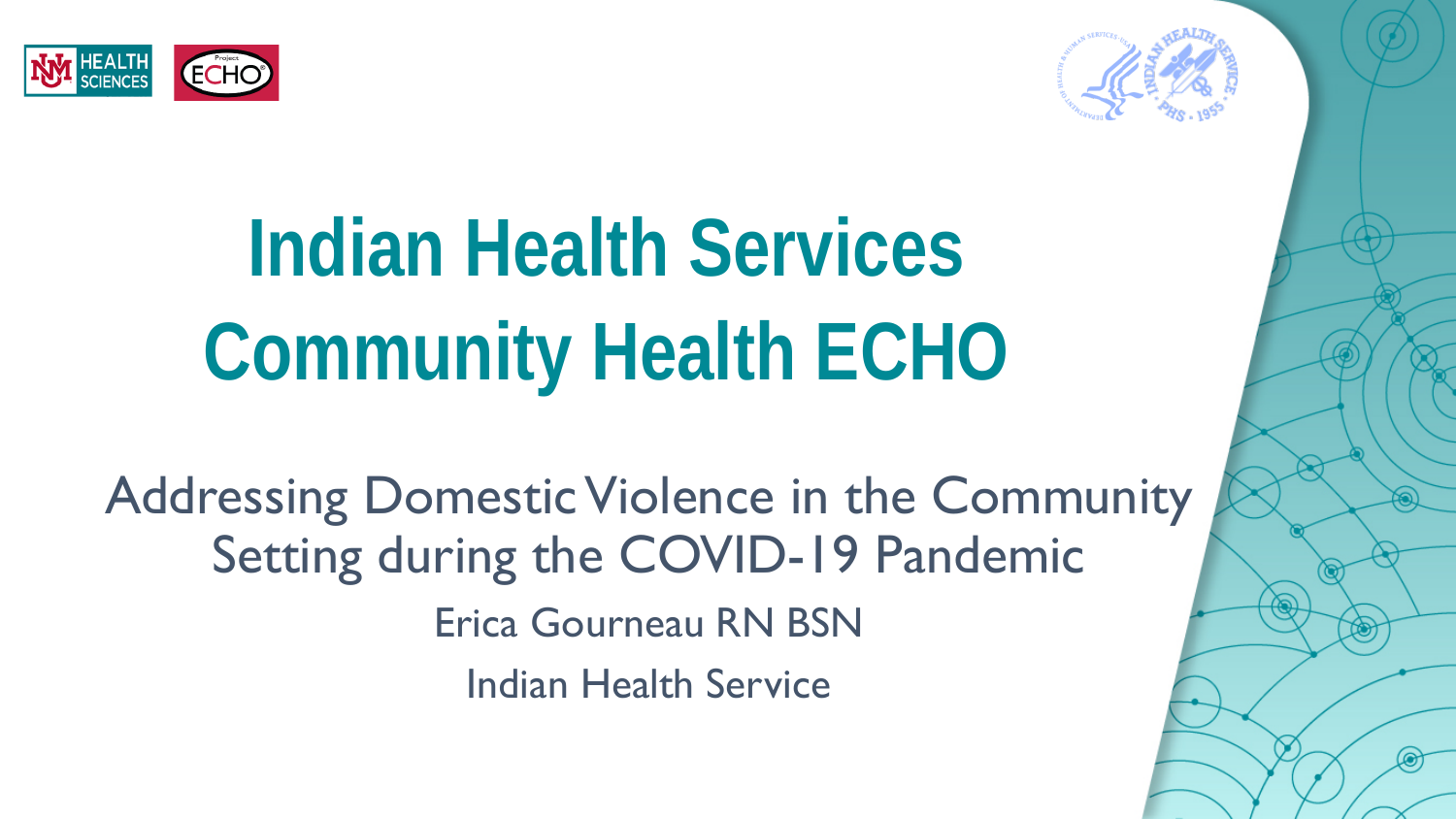## **Financial Disclosures**

• Faculty Disclosure Statement: As a jointly accredited provider of continuing education, the Indian Health Service must ensure balance, independence, objectivity, and scientific rigor in its educational activities. Course directors/coordinators, planning committee members, faculty, reviewers and all others who are in a position to control the content of this educational activity are required to disclose all relevant financial relationships with any commercial interest related to the subject matter of the educational activity. Safeguards against commercial bias have been put in place. Faculty will also disclose any off-label and/or investigational use of pharmaceuticals or instruments discussed in their presentation. All those who are in a position to control the content of this educational activity have completed the disclosure process and have indicated that they do not have any relevant financial relationships or affiliations with any manufacturers or commercial products to disclose.

There is no commercial interest support for this educational activity.

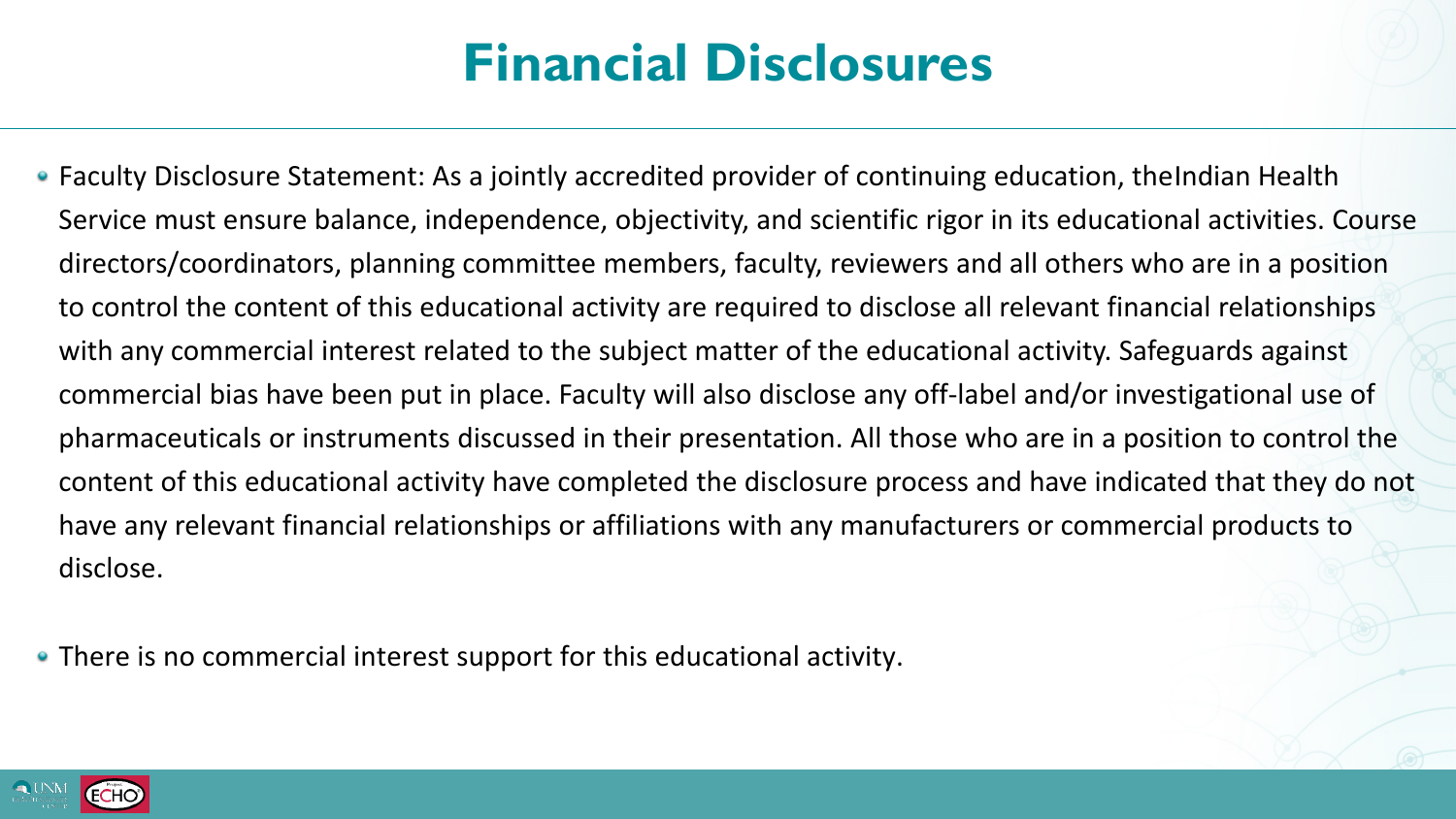### **Presenter**



Erica Gourneau, RN BSN IHS National Forensic Nurse Coordinator

- Enrolled member of the Turtle Mountain Band of Chippewa and reside in Belcourt, ND.
- University of North Dakota-Bachelor of Science in Nursing
- Started with the Indian Health Service in 2008-Emergency Department, Ambulatory Care, Nursing Administration, Hospital Administration
- 2017: Division of Behavioral Health, IHS HQ
- Main focus is to assist forensic health professionals with training, policy, and technical/clinical support.

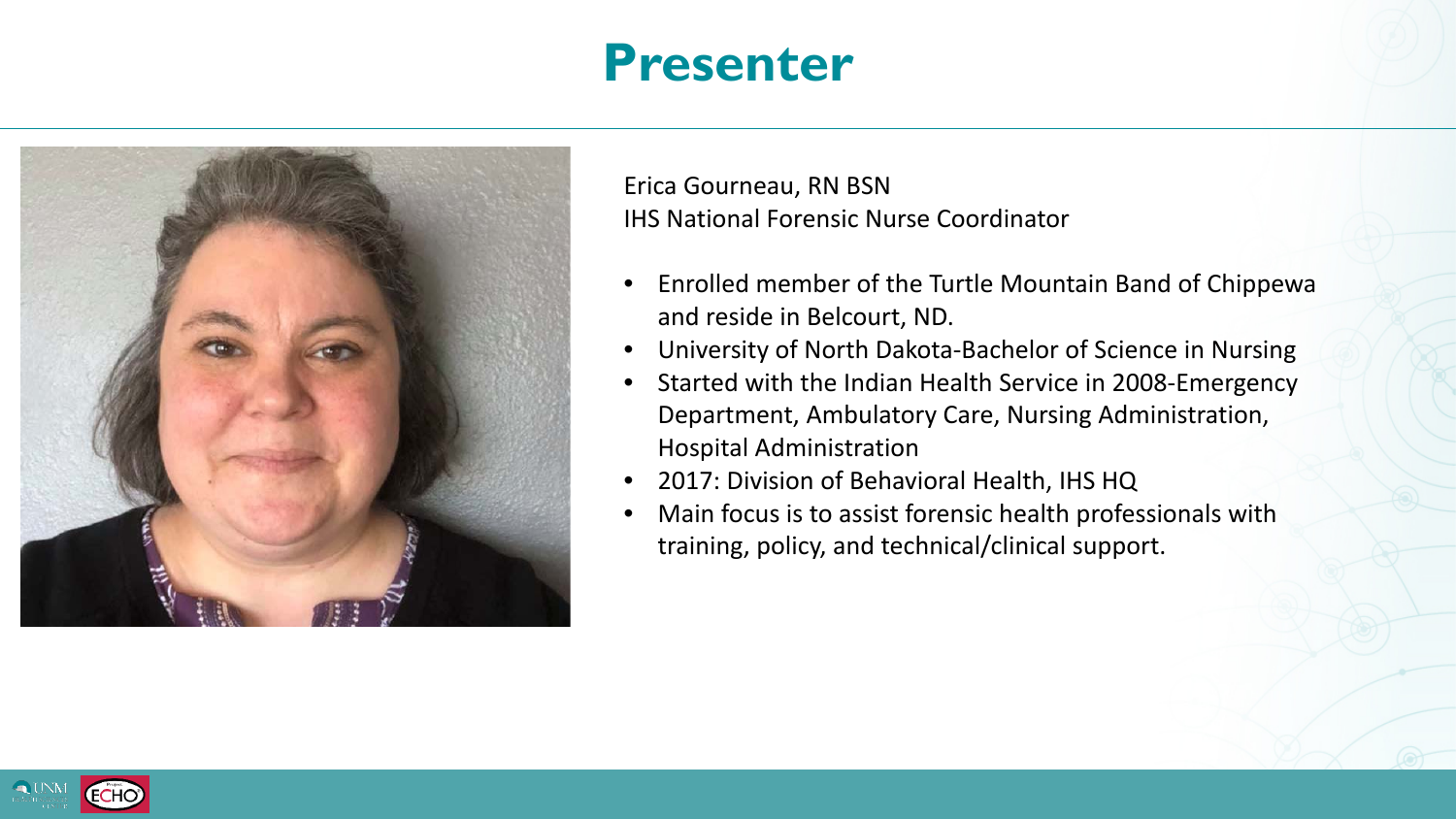## **Learning Objectives**

- List four COVID-19-related factors that have increased the risk of experiencing Intimate Partner Violence for vulnerable populations.
- Describe best practices regarding how to screen a client for intimate partner violence within the community or virtual setting
- Compare and contrast intimate partner violence screening tools and the Danger Assessment tool (lethality risk assessment)
- Identify appropriate resources to assist a client experiencing intimate partner violence.

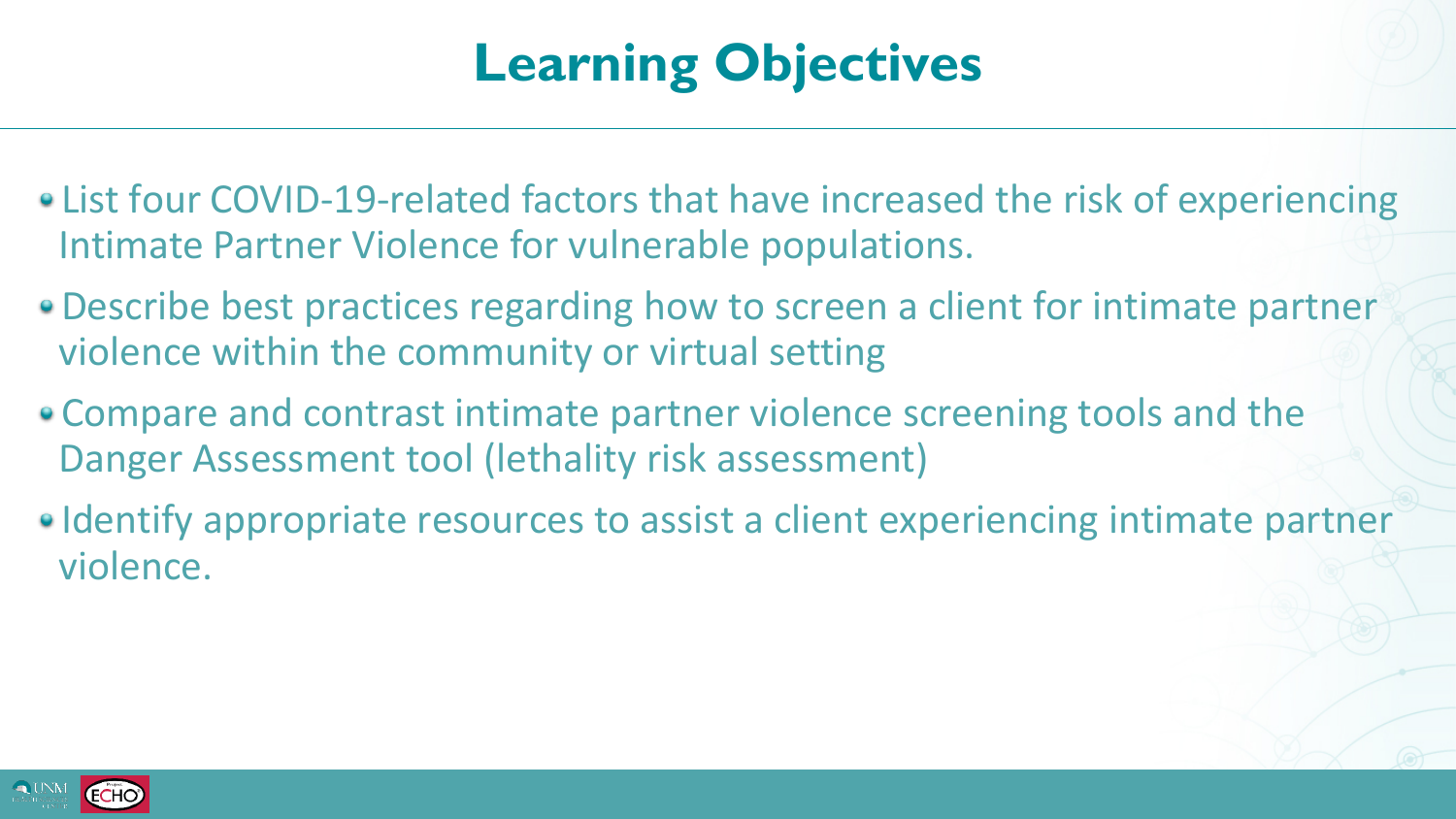## **General Knowledge-Intimate Partner Violence**

What is "intimate partner violence" or "IPV"?

Intimate Partner Violence. Physical, sexual, or psychological harm, including stalking, that is committed against a person by a current or former partner or spouse. This type of violence can occur among heterosexual or same-sex couples, and does not require sexual intimacy. Intimate Partner Violence (also called domestic violence, dating violence, relationship violence, spousal abuse, or battering) is a pattern of abusive behavior: physical (e.g., striking, shoving, kicking, punching, strangling, restraining); sexual (rape, sexual assault); emotional (e.g., isolation from friends and family, verbal abuse); and psychological (e.g., threats of harm to partner or self, a third party, pets, or property; humiliation, degradation, and harassment) that is used by one person to gain power and control over a current or former spouse or intimate partner, or current or former dating partner, regardless of gender or sexual orientation.

Intimate Partner Violence, Indian Health Manual, Part 3 Chapter 31: https://www.ihs.gov/ihm/pc/part-3/p3c31/#3-31.1F

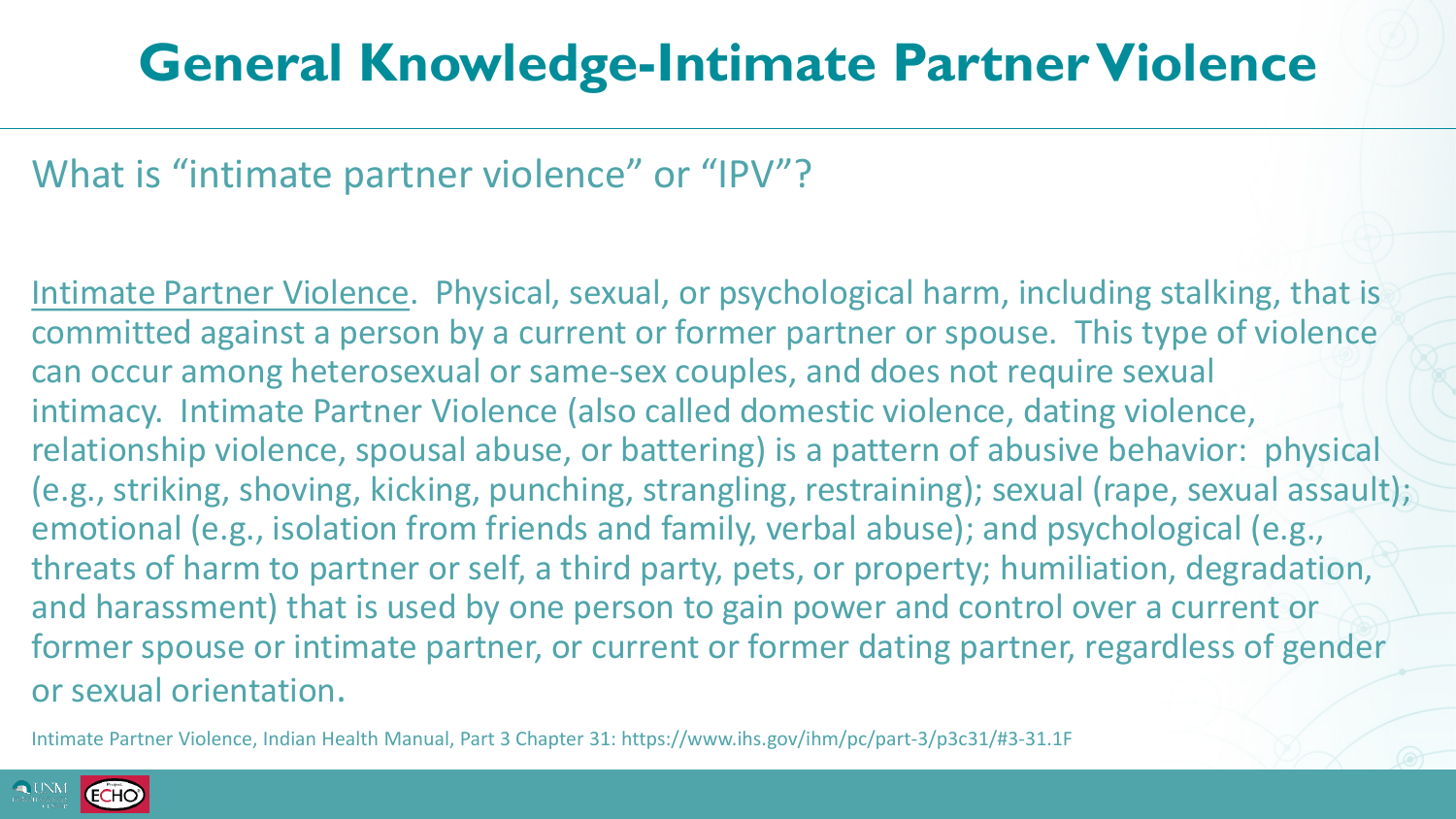## **General Knowledge-Intimate Partner Violence**

- In the U.S., over 1 in 3 (36.4% or 43.6 million) women experienced contact sexual violence, physical violence, and/or stalking by an intimate partner during their lifetime
- In the U.S., about **1 in 3** (33.6% or 37.3 million) men experienced contact sexual violence, physical violence, and/or stalking by an intimate partner during their lifetime

Smith, S.G., Zhang, X., Basile, K.C., Merrick, M.T., Wang, J., Kresnow, M., Chen, J. (2018). The National Intimate Partner and Sexual Violence Survey (NISVS): 2015 Data Brief – Updated Release. Atlanta, GA: National Center for Injury Prevention and Control, Centers for Disease Control and Prevention. Retrieved from: https://www.cdc.gov/violenceprevention/pdf/2015data-brief508.pdf

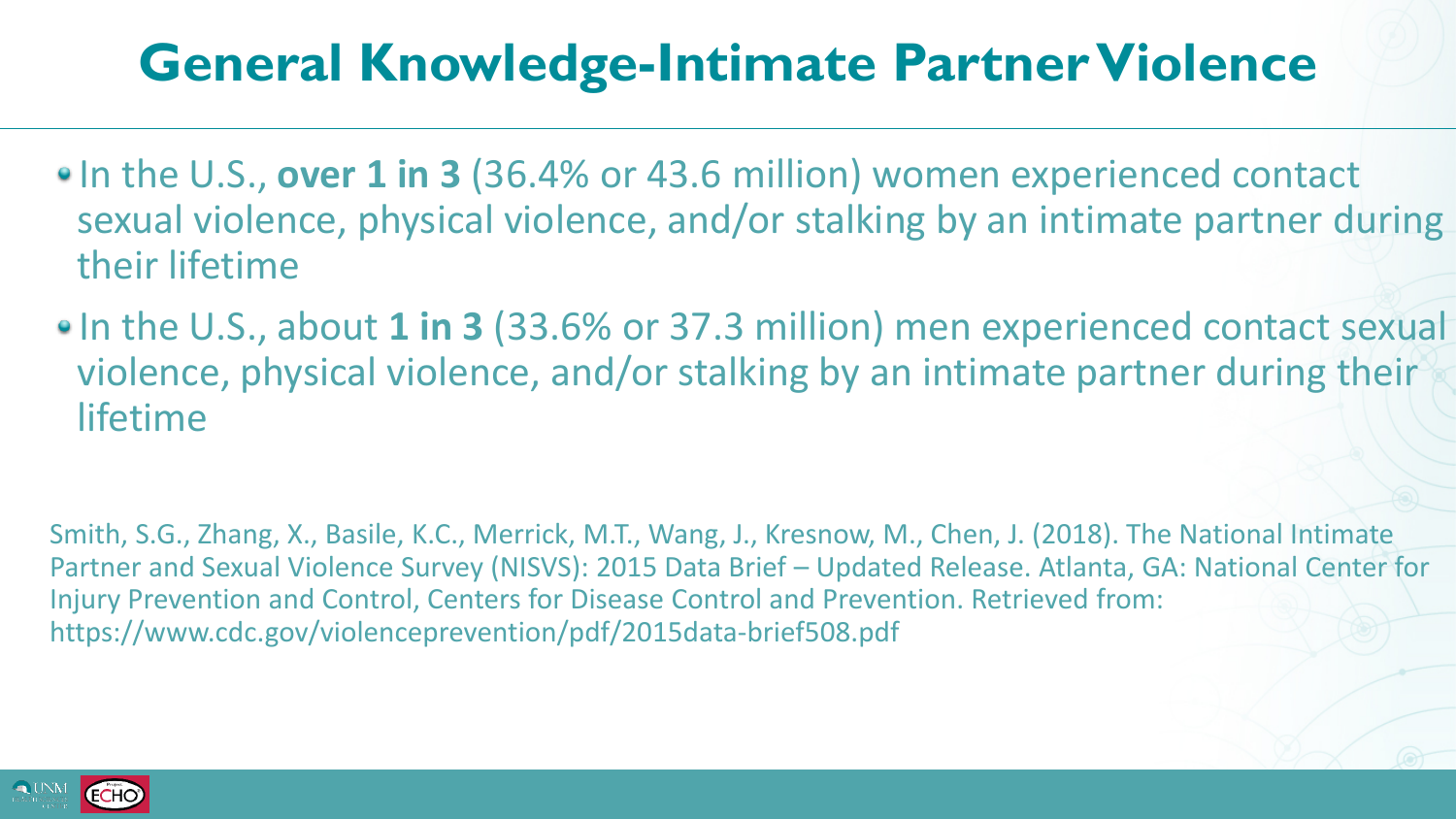## **General Knowledge-Intimate Partner Violence**

- Physical health impairments: 22% more likely than women without disabilities to experience IPV; in the same study, women with mental health impairments were 67% more likely to experience IPV than their nondisabled counterparts.
- Pregnancy: Especially for adolescent patients, unplanned pregnancy, financial hardship, enter healthcare system in 2<sup>nd</sup> or 3<sup>rd</sup> trimester
- STD/HIV: Any incidence, as well as repeat treatment of
- Alcohol and Substance Abuse Positive
- Suicide Attempts
- Parents of Under-Immunized Children

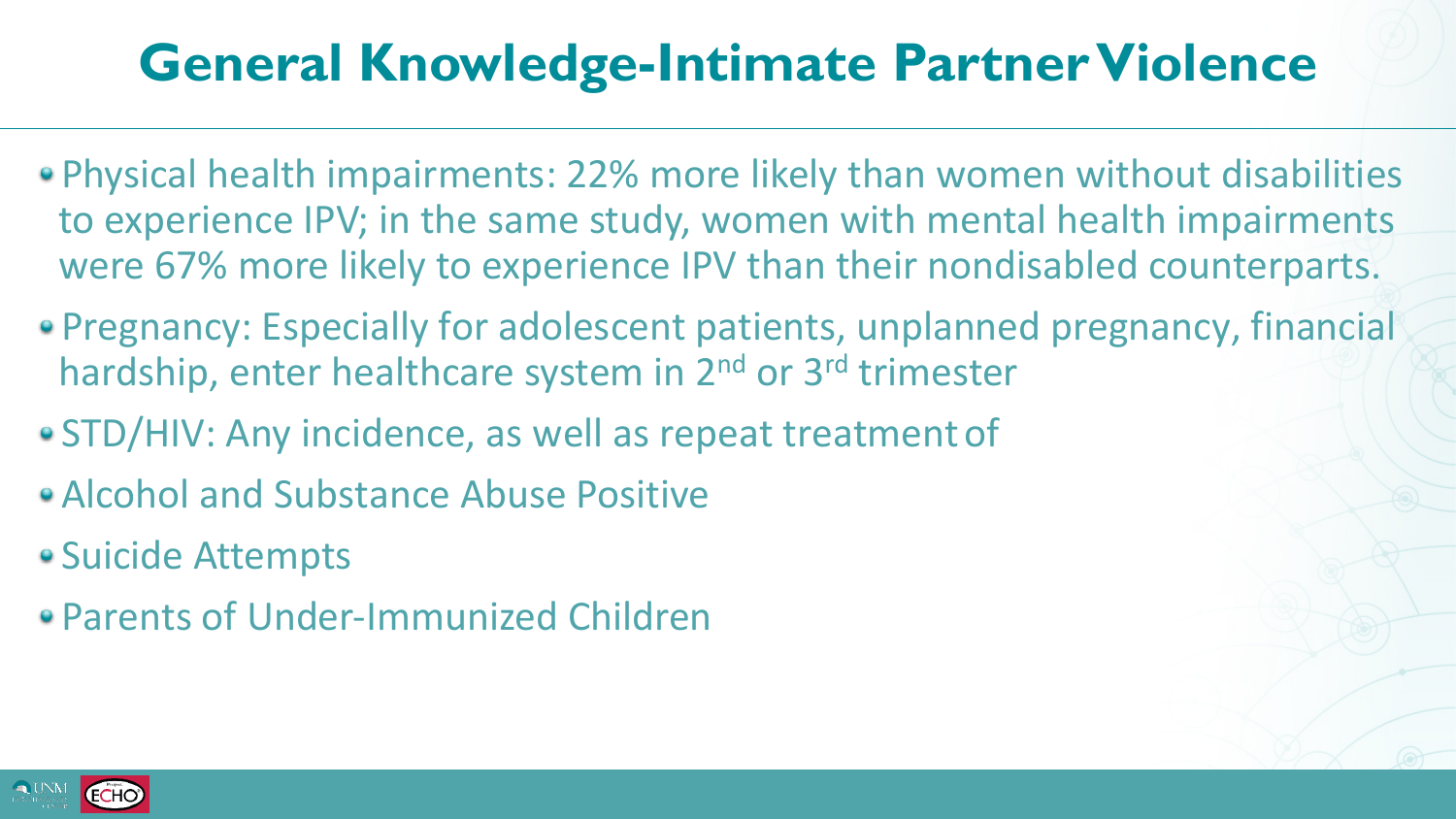### **Source**

Hahn JW, McCormick MC, Silverman JG, Robinson EB, Koenen KC. Examining the impact of disability status on intimate partner violence victimization in a population sample. J Interpers Violence. 2014 Nov;29(17):3063- 85. doi: 10.1177/0886260514534527. Epub 2014 May 23. PMID: 24860078.

Latzmana, N., Vivolo-Kantorb, A., Clinton-Sherroda, A., Casanuevaa, C., & Carra, C. (2017). Children's exposure to intimate partner violence: A systematic review of measurement strategies. Aggression and Violent Behavior, 37, 220-235.<http://dx.doi.org/10.1016/j.avb.2017.10.009>

Sugg, N. (2015). Intimate Partner Violence. *Medical Clinics of North America, 99*(3), *629-649.* https://www[clinicalkey-com.ezproxylr.med.und.edu/#!/content/journal/1-s2.0-S0025712515000279](https://www-clinicalkey-com.ezproxylr.med.und.edu/#!/content/journal/1-s2.0-S0025712515000279)

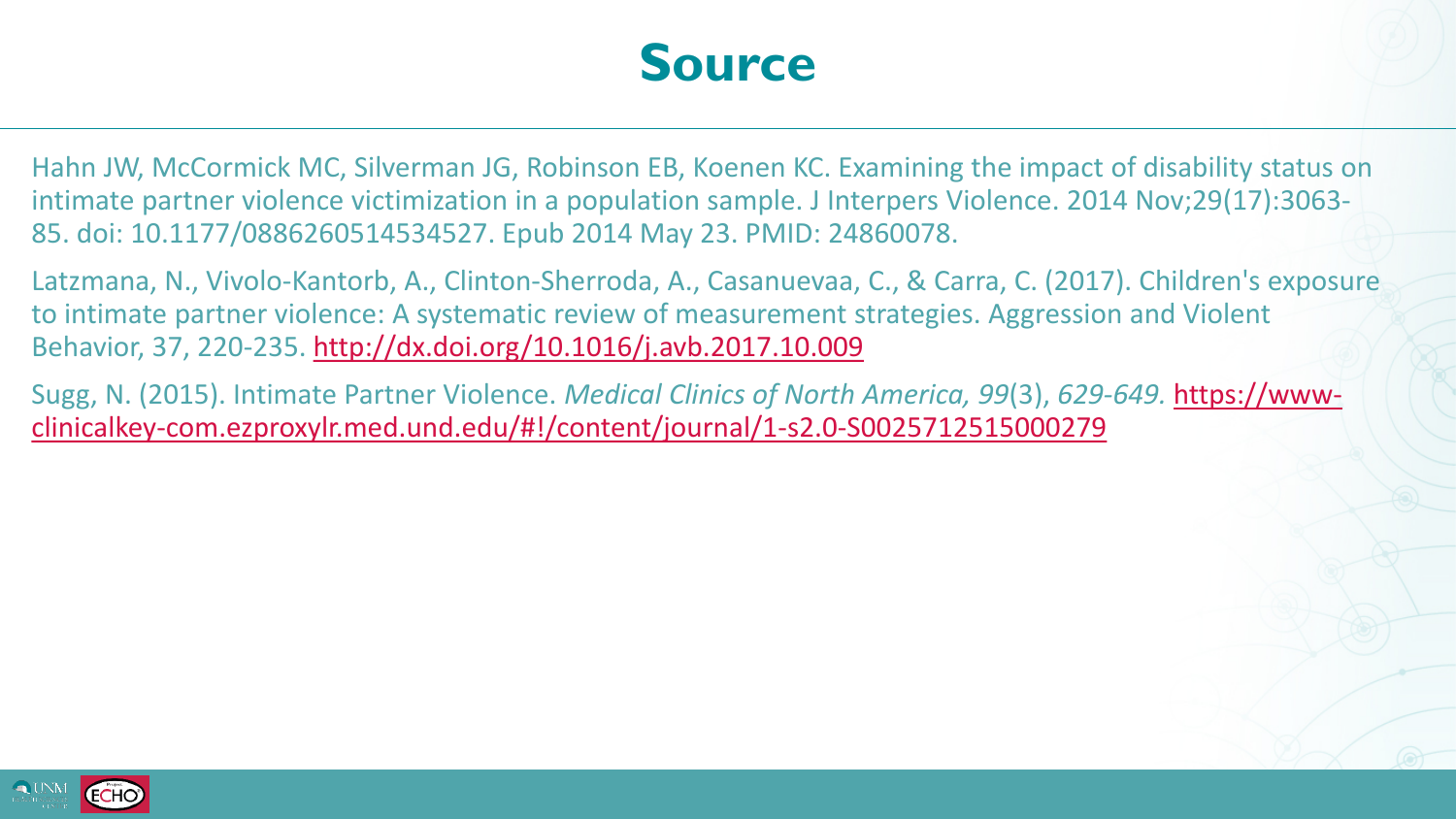## **Intimate Partner Violence in AI/AN Communities**

- **AIAN people experience high rates of intimate partner violence (IPV) during their lifetime.**
- An estimated 48% of AIAN women and 41% of AIAN men experienced contact sexual violence, physical violence, and/or stalking by an intimate partner.

Centers for Disease Control and Prevention. (2020). CDC works to prevent violence to American Indian and Alaska Native people. Retrieved from: https://www.cdc.gov/injury/pdfs/tribal/Violence-Against-Native-Peoples-Fact-Sheet.pdf

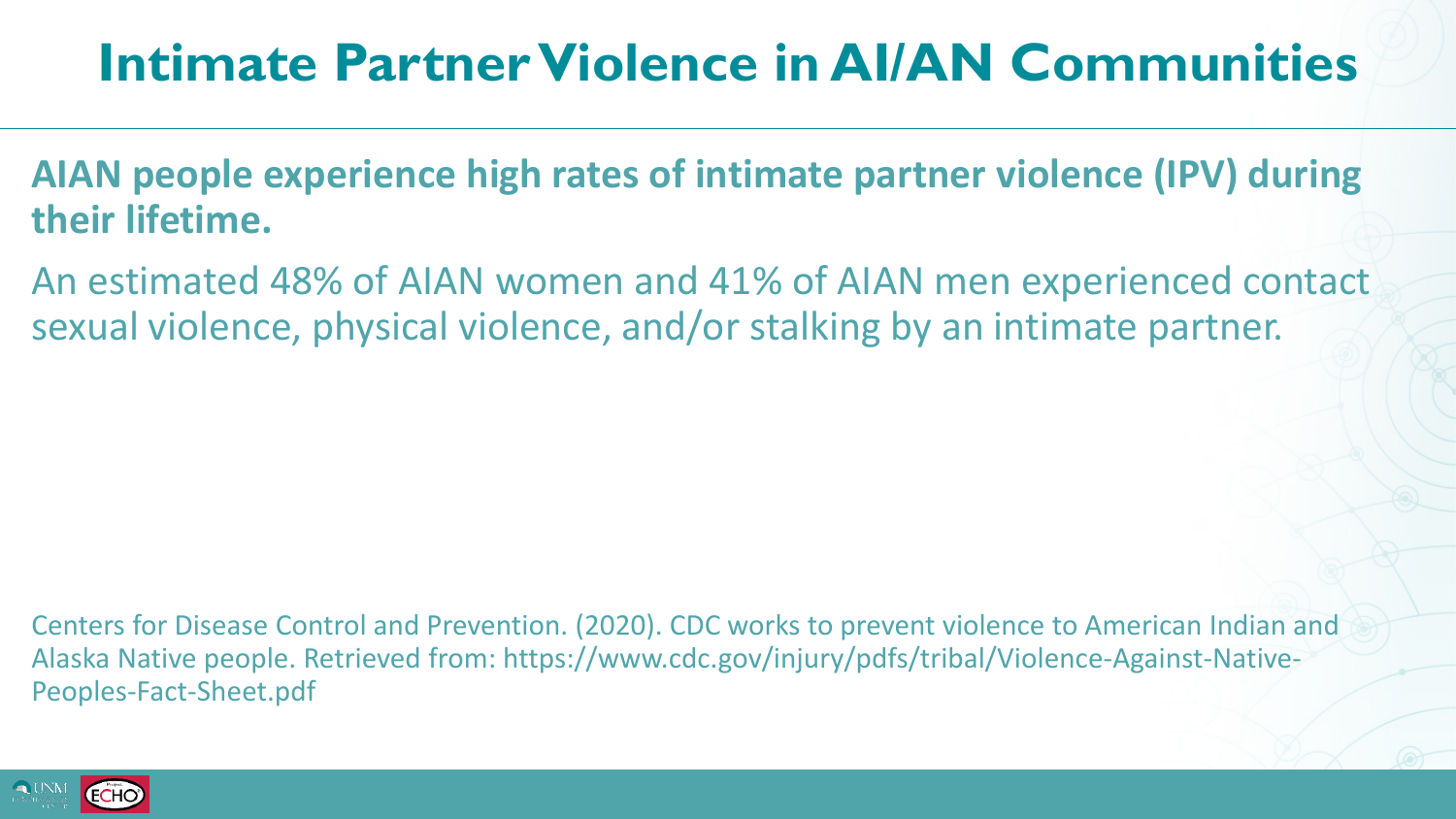## **Increased Risk Factors for IPV during the Pandemic**

- Unemployment increase
- Isolation from family, peers, and community resources
- Social distancing measures can lead to more time in the home or in the same space as an abuser
- Victims of violence may be unable to access help due to limited outside social contact, or they may not be able to seek victim services or shelters. \*
- Abusers may share misinformation about the pandemic to control or frighten victims or prevent them from seeking medical treatment, if they need it.
- Victims may fear entering shelters for fear of being exposed to COVID-19.
- Travel restrictions may impact a victim's escape or safety plan.\*

Centers for Disease Control and Prevention. Support for People Experiencing Abuse. Retrieved from: https://www.cdc.gov/coronavirus/2019-ncov/daily-life-coping/stress-coping/abuse.html

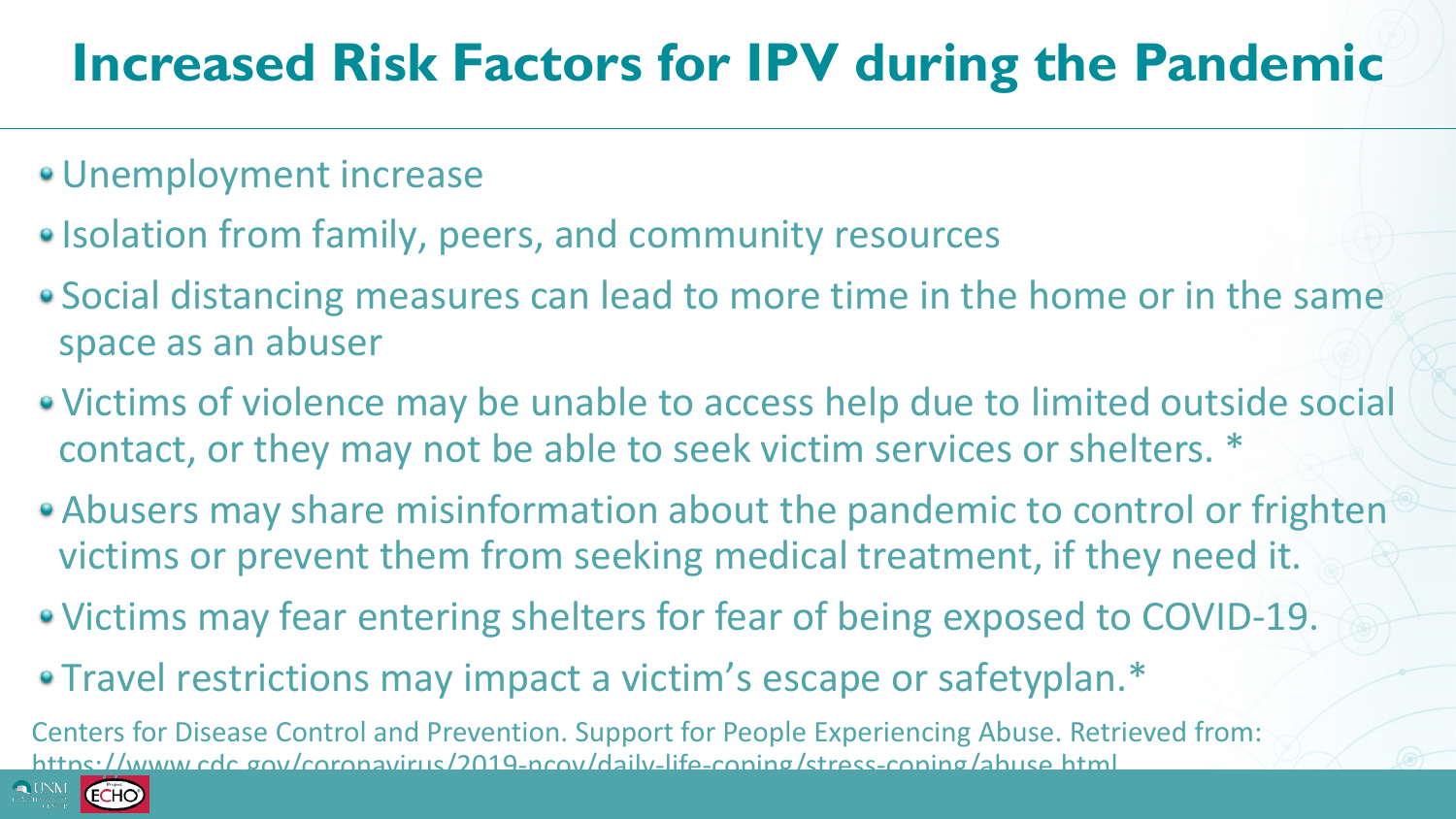- USPSTF Update: May 2018
	- No change in general recommendation
	- Instruments found to be reasonably accurate: HARK, HITS, E-HITS, PVS, **WAST**
	- Interventions: Ongoing support services that focused on counseling and home visits, addressed multiple risk factors (not just IPV), or included parenting support for new mothers.

Potential Harms of Screening/Intervention Research:

Total of 7 research studies, rated as good or fair quality, found no harm for either screening or intervention services.

US Preventative Services Task Force. (2018). Recommendation Statement: Intimate Partner Violence and Abuse of Elderly and Vulnerable Adults: Screening. Retrieved from https://www.uspreventiveservicestaskforce.org/uspstf/recom

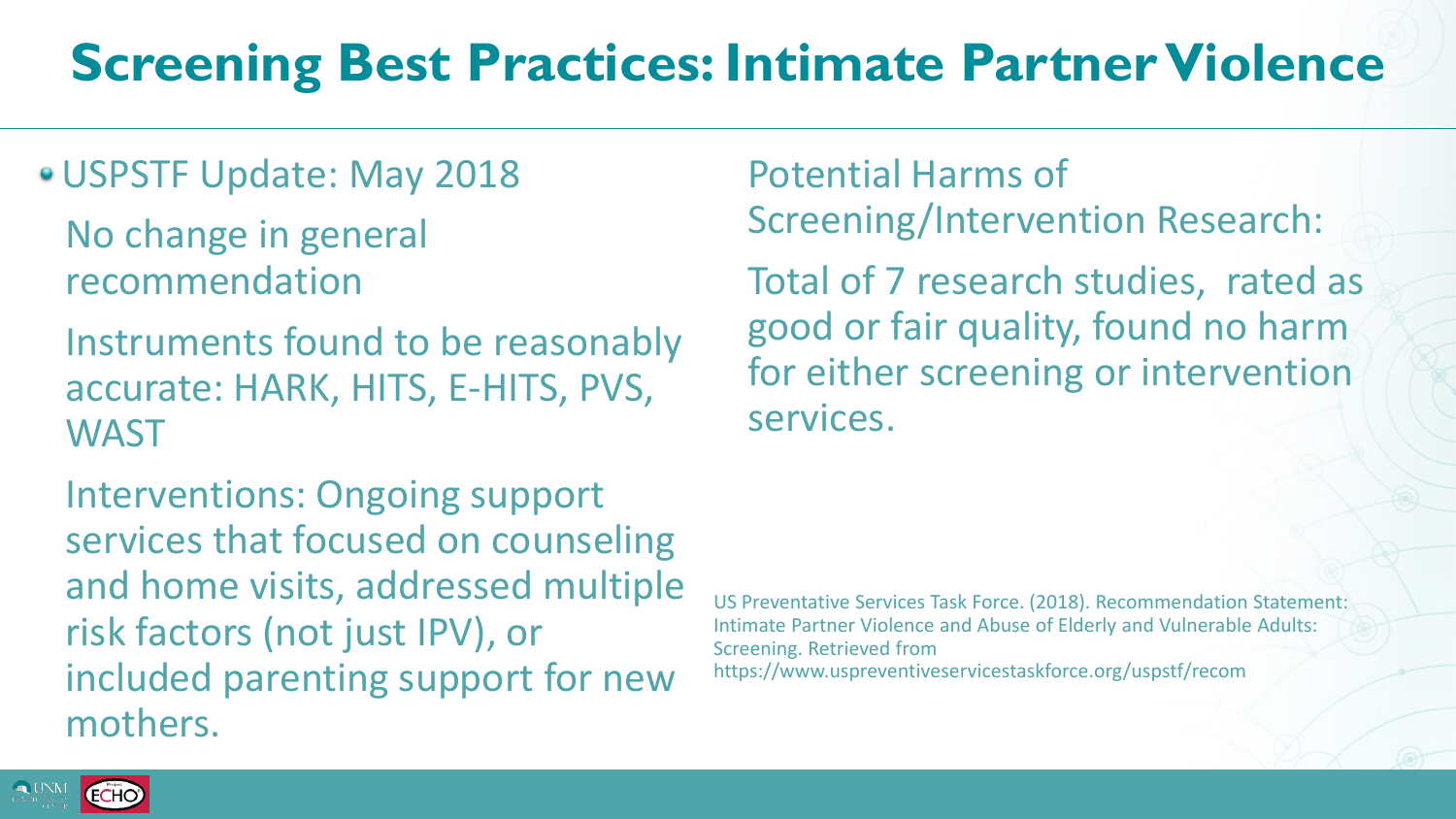Staff comfort with "the discussion" Policy-How are you training staff? Do they know what to do next? How much time does this take?

DeBoer, M., Kothari, R., Kothari, C., Koestner, A., & Rhos, T. (2013). What Are Barriers to Nurses Screening for Intimate Partner Violence. *Journal of Trauma Nursing*, *20*(3), 155–160. https://doi[org.ezproxylr.med.und.edu/10.1097/JTN.0b013e3182](https://doi-org.ezproxylr.med.und.edu/10.1097/JTN.0b013e3182a7b5c3) a7b5c3

- Mandatory Reporting
	- o There is no federal mandate to report IPV or DV when the victim is an independent adult. However jurisdictions vary. Know state and tribal laws. Consult OGC for additional guidance.
	- o Abuse involving a minor or vulnerable adult is reportable.

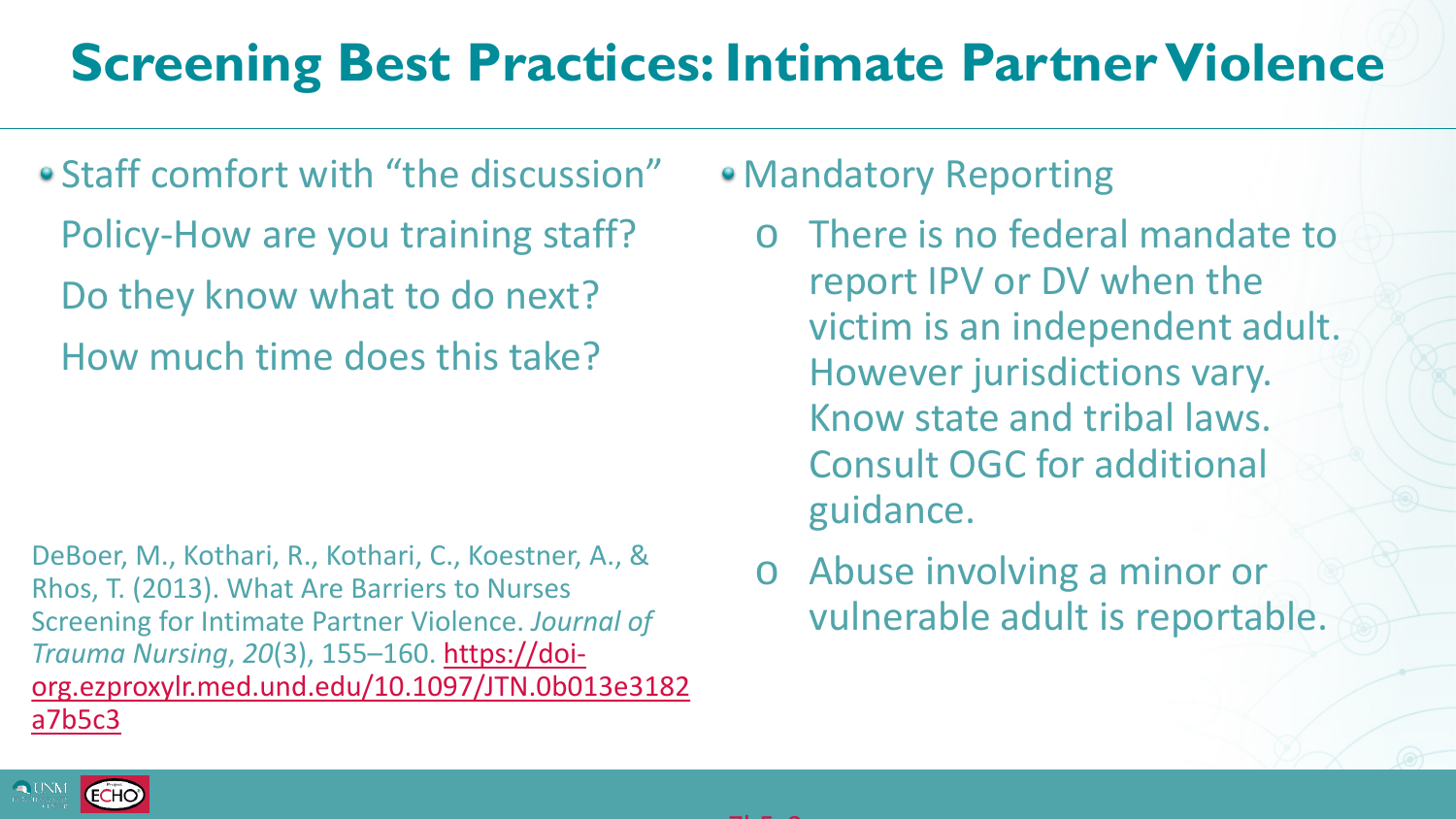### Universal Education:

- Acknowledges that violence is common across all age groups and genders
- Although most data relates to female victimization, AI/AN men as well as patients in bisexual or same-sex relationships experience IPV and other forms of violence at higher rates than National averages.
- Promotes peer-to-peer intervention, extends reach of supportive resources beyond client interactions
- Decrease in healthcare visits results in fewer opportunities to screen and intervene

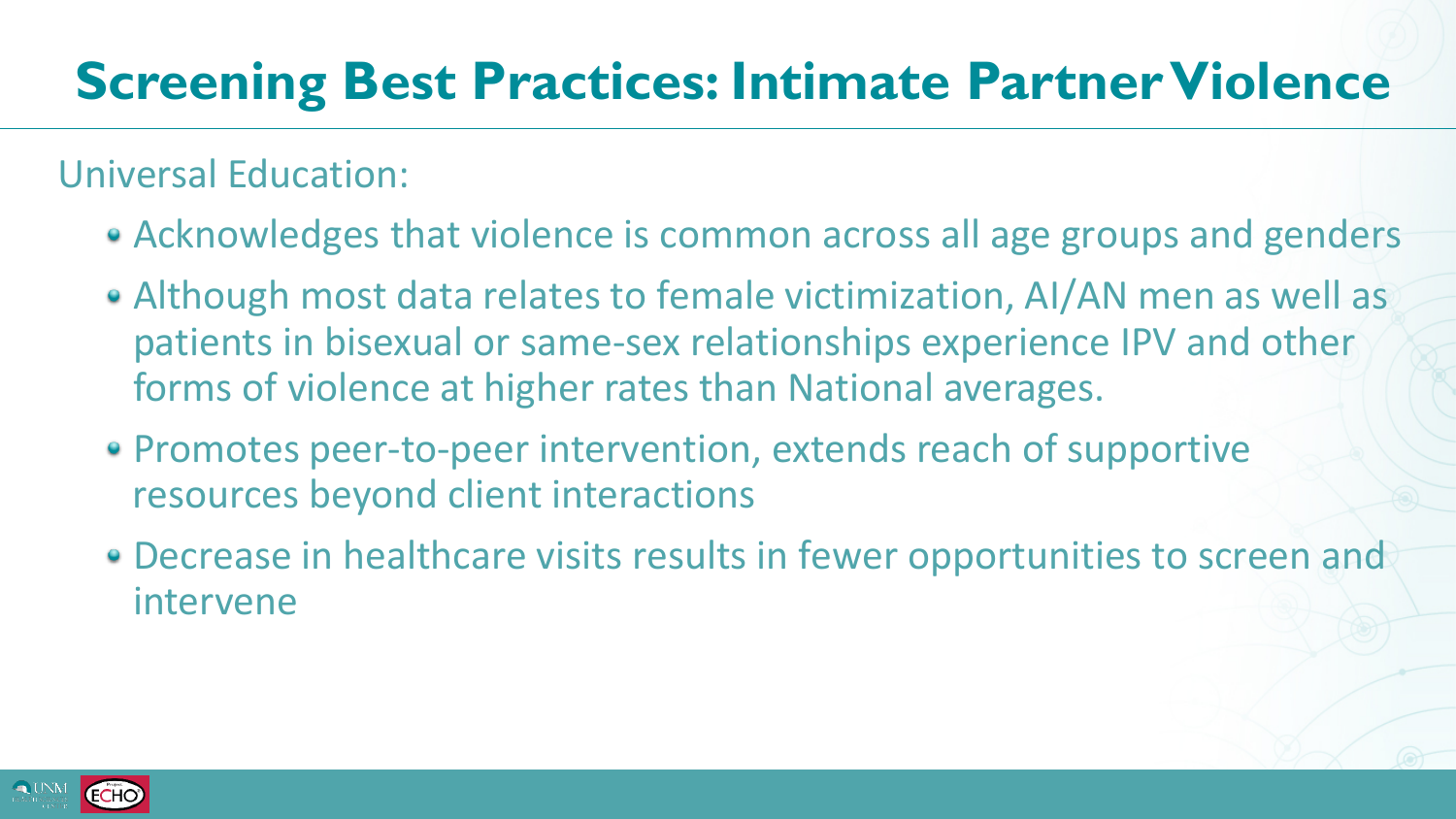- Safety of Home Visiting Setting
	- o Healthcare Organization Policy
	- o Clear guidelines regarding interventions
	- o Virtual intervention process for positive screens? How will the clinician accomplish
	- o Virtual platform security
- Self-Determination
	- o Provider frustration when a patient does not leave a violent relationship: **Barriers.**

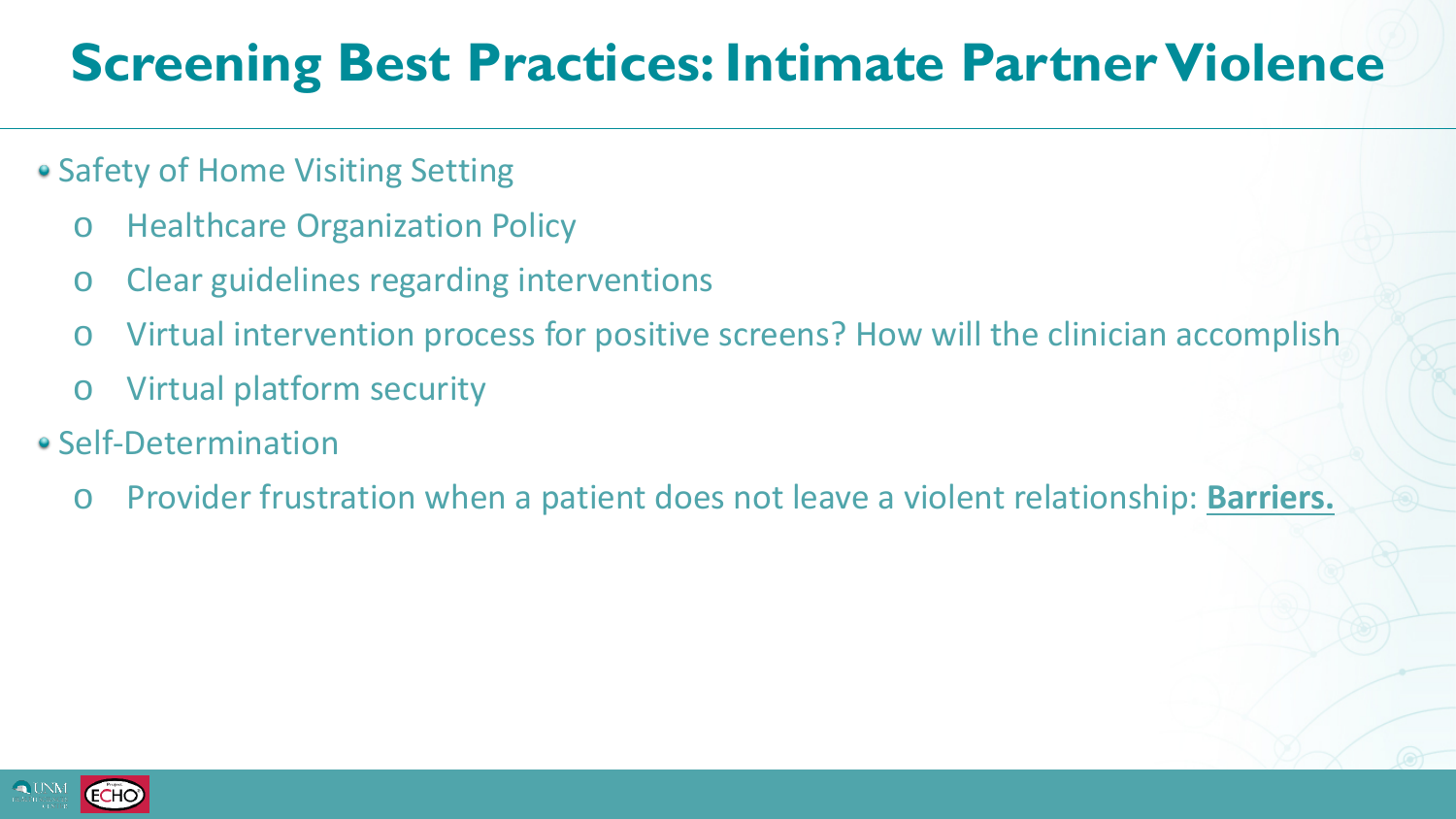| <b>Screener Name and</b><br><b>Questions</b>                                                                                                                                    | <b>Scoring</b>                                                                                                                                                                  | <b>Setting</b><br><b>And</b><br><b>Population</b>                                                      | <b>Sensitivity and Specificity</b>                                                                                                                                               |
|---------------------------------------------------------------------------------------------------------------------------------------------------------------------------------|---------------------------------------------------------------------------------------------------------------------------------------------------------------------------------|--------------------------------------------------------------------------------------------------------|----------------------------------------------------------------------------------------------------------------------------------------------------------------------------------|
| <b>HITS</b> How often does your<br>partner:<br>(1) Physically hurt you?<br>(2) Insult you or talk down to<br>you?<br>(3) Threaten you with harm?<br>(4) Scream or curse at you? | 5-point Likert scale: never (1<br>point) rarely (2) sometimes (3)<br>fairly often (4) frequently (5)<br>Scores ≥10.5 are positive<br>For Spanish version, cutoff<br>$score=5.5$ | Tested in women and men<br>Tested in Hispanic and African-<br>American women<br>Spanish version tested | Sensitivity and specificity tested<br>with optimal data analysis and<br>also compared to CTS and ISA<br>Sensitivity: 30%-100% (30% in<br>study with men)<br>Specificity: 86%-99% |

Rabin, R., Jennings, J., Campbell, J., & Bair-Merritt, M. (2009). Intimate Partner Violence Screening Tools: A Systematic Review. *American Journal of Preventive Medicine*, *36*(5), 439-445.e4. https://wwwclinicalkey-com.ezproxylr.med.und.edu/#!/content/journal/1-s2.0-S0749379709000907

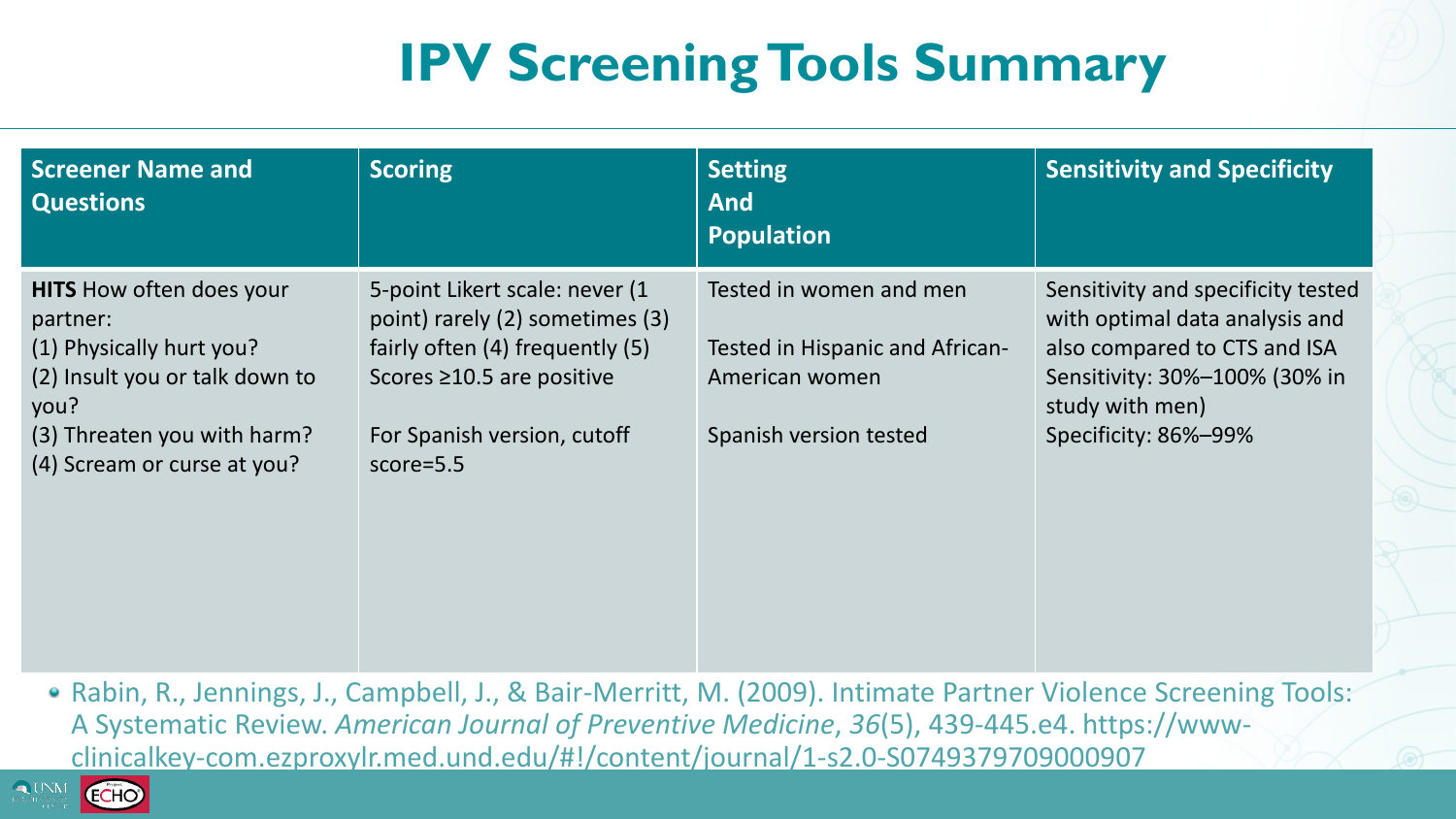| <b>Screener Name and</b><br><b>Questions</b>                                                                                                                                                                                                                                                                                                                                                                                                                                                                                                                                                                                                                                       | <b>Scoring</b>                                                                                                                                                                                         | <b>Setting</b><br><b>And</b><br><b>Population</b>                                | <b>Sensitivity and Specificity</b>                                                                                                                                                                                                                                                                                                               |
|------------------------------------------------------------------------------------------------------------------------------------------------------------------------------------------------------------------------------------------------------------------------------------------------------------------------------------------------------------------------------------------------------------------------------------------------------------------------------------------------------------------------------------------------------------------------------------------------------------------------------------------------------------------------------------|--------------------------------------------------------------------------------------------------------------------------------------------------------------------------------------------------------|----------------------------------------------------------------------------------|--------------------------------------------------------------------------------------------------------------------------------------------------------------------------------------------------------------------------------------------------------------------------------------------------------------------------------------------------|
| WAST (1) In general, how would you describe<br>your relationship-a lot of tension, some tension,<br>no tension?<br>(2) Do you and your partner work out arguments<br>with great difficulty, some difficulty, or no<br>difficulty?<br>(#3-#7 response options: often, sometimes,<br>never)<br>(3) Do arguments ever result in you feeling down<br>or bad about yourself?<br>(4) Do arguments ever result in hitting, kicking, or<br>pushing?<br>(5) Do you ever feel frightened by what your<br>partner says or does?<br>(6) Has your partner ever abused you physically?<br>(7) Has your partner ever abused you<br>emotionally?<br>(8) Has your partner ever abused you sexually? | WAST-SF consists of the first<br>two questions only; positive if<br>"a lot of tension" and/or "great"<br>difficulty"<br>WAST scoring: cutoff for what<br>constitutes a positive score not<br>available | Tested in white, African-<br>American and Latina women<br>Spanish version tested | WAST compared to CAS<br>Sensitivity: 47%<br>Specificity: 96%<br>WAST-SF plus injury location compared to<br>self-report of IPV<br>Sensitivity: 92%<br>Specificity: 56%<br>One study tested sensitivity and<br>specificity of the WAST-SF plus the PVS,<br>plus injury location<br><b>WAST-SF vs WAST</b><br>Sensitivity: 93%<br>Specificity: 68% |

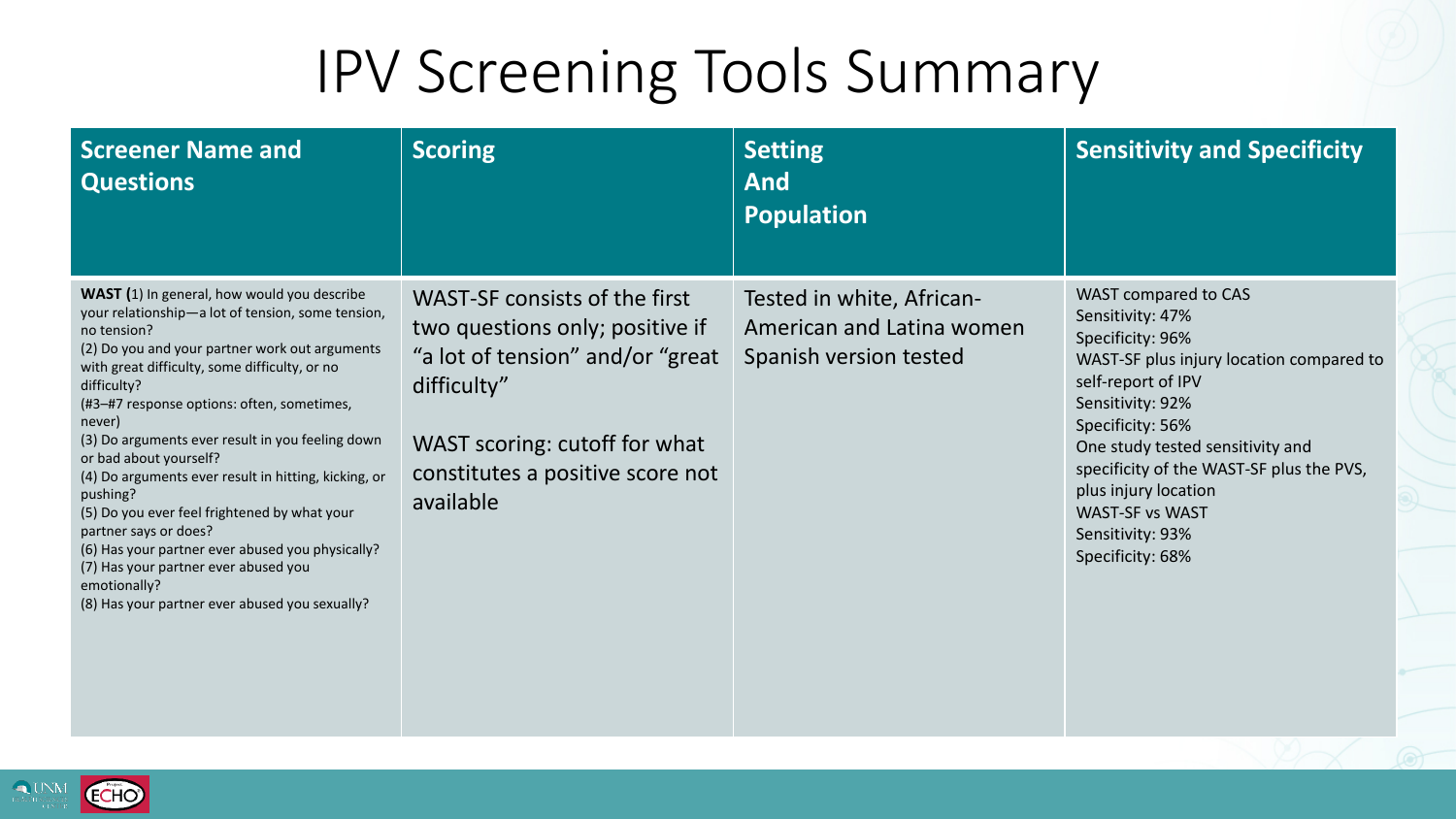| <b>Screener Name and</b><br><b>Questions</b>                                                                                                                                                                                                                                        | <b>Scoring</b>                                     | <b>Setting</b><br><b>And</b><br><b>Population</b>              | <b>Sensitivity and Specificity</b>                                                                                                                                                                                                                                                                                                                     |
|-------------------------------------------------------------------------------------------------------------------------------------------------------------------------------------------------------------------------------------------------------------------------------------|----------------------------------------------------|----------------------------------------------------------------|--------------------------------------------------------------------------------------------------------------------------------------------------------------------------------------------------------------------------------------------------------------------------------------------------------------------------------------------------------|
| <b>PVS</b> (1) Have you been hit,<br>kicked, punched, or otherwise<br>hurt by someone in the past<br>year? If so, by whom?<br>(2) Do you feel safe in your<br>current relationship?<br>(3) Is there a partner from a<br>previous relationship who is<br>making you feel unsafe now? | Positive response to any<br>question denotes abuse | Women and men with a<br>range of ethnicities and<br><b>SES</b> | Sensitivity and compared to the<br>CTS, ISA, and CAS:<br>Sensitivity: 35%-71%<br>Specificity: 80%-94%<br>PVS plus injury location compared<br>to self-report of IPV :<br>Sensitivity: 79%<br>Specificity: 80%<br>One additional study by the same<br>authors tested sensitivity and<br>specificity of the WAST-SF plus the<br>PVS plus injury location |

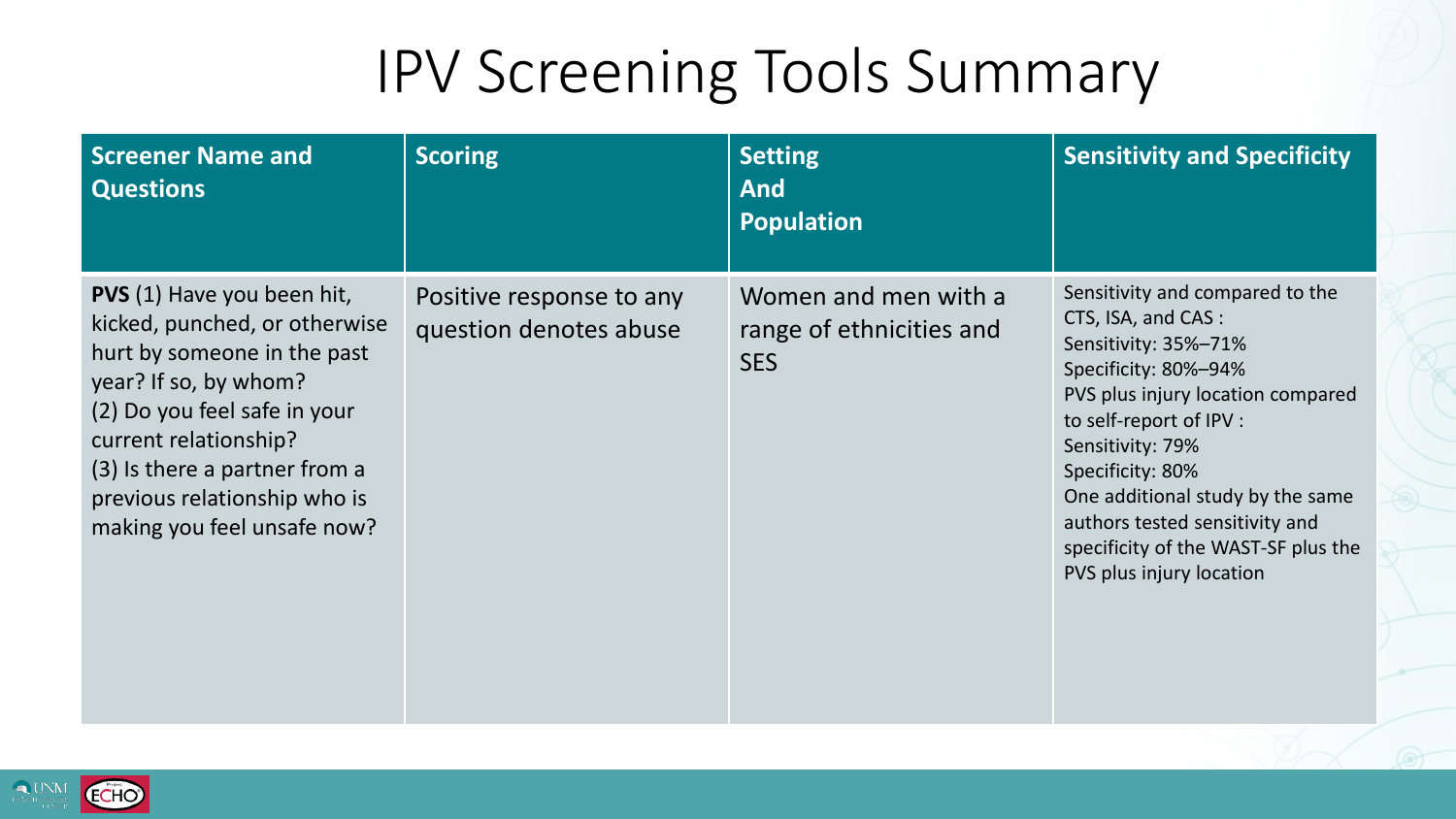| <b>Screener Name and Questions</b>                                                                                                | <b>Scoring</b>                                                                                                                               | <b>Setting</b><br><b>And</b><br><b>Population</b>                                                                                                                                            |
|-----------------------------------------------------------------------------------------------------------------------------------|----------------------------------------------------------------------------------------------------------------------------------------------|----------------------------------------------------------------------------------------------------------------------------------------------------------------------------------------------|
| Danger Assessment<br>20 items assess a woman's<br>potential danger of homicide by<br>an intimate male partner.<br>DA-5 Short form | Varies by form:<br>Full form requires training-weighted<br>scoring for some items<br>DA-5: Yes answer to three or more is<br>positive result | Abused women in the community,<br>battered women shelters, prenatal<br>clinics, and primary care clinics.<br>African-American, white, and<br>Hispanic women<br>Same-sex female relationships |
| DA-R 18 items                                                                                                                     |                                                                                                                                              |                                                                                                                                                                                              |

Johns Hopkins School of Nursing. (2019). The Danger Assessment. Retrieved from https://www.dangerassessment.org/

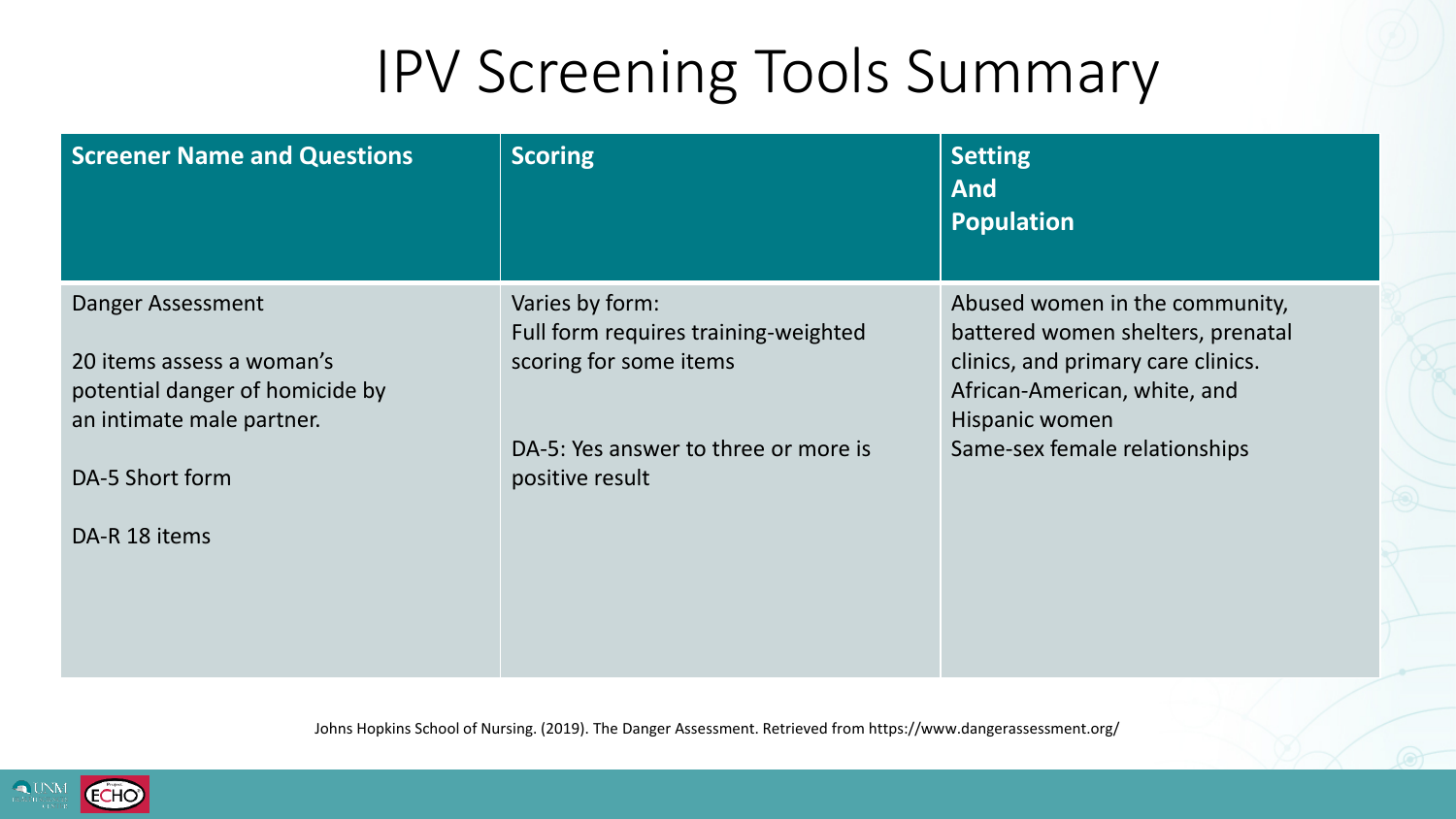### **Interventions**

Be Ready to Intervene: \* covid Considerations\*

- o Safety Plans
- o Victim Advocacy Contact Information
- o Shelter Contact Information
- o Forensic Examination Referral

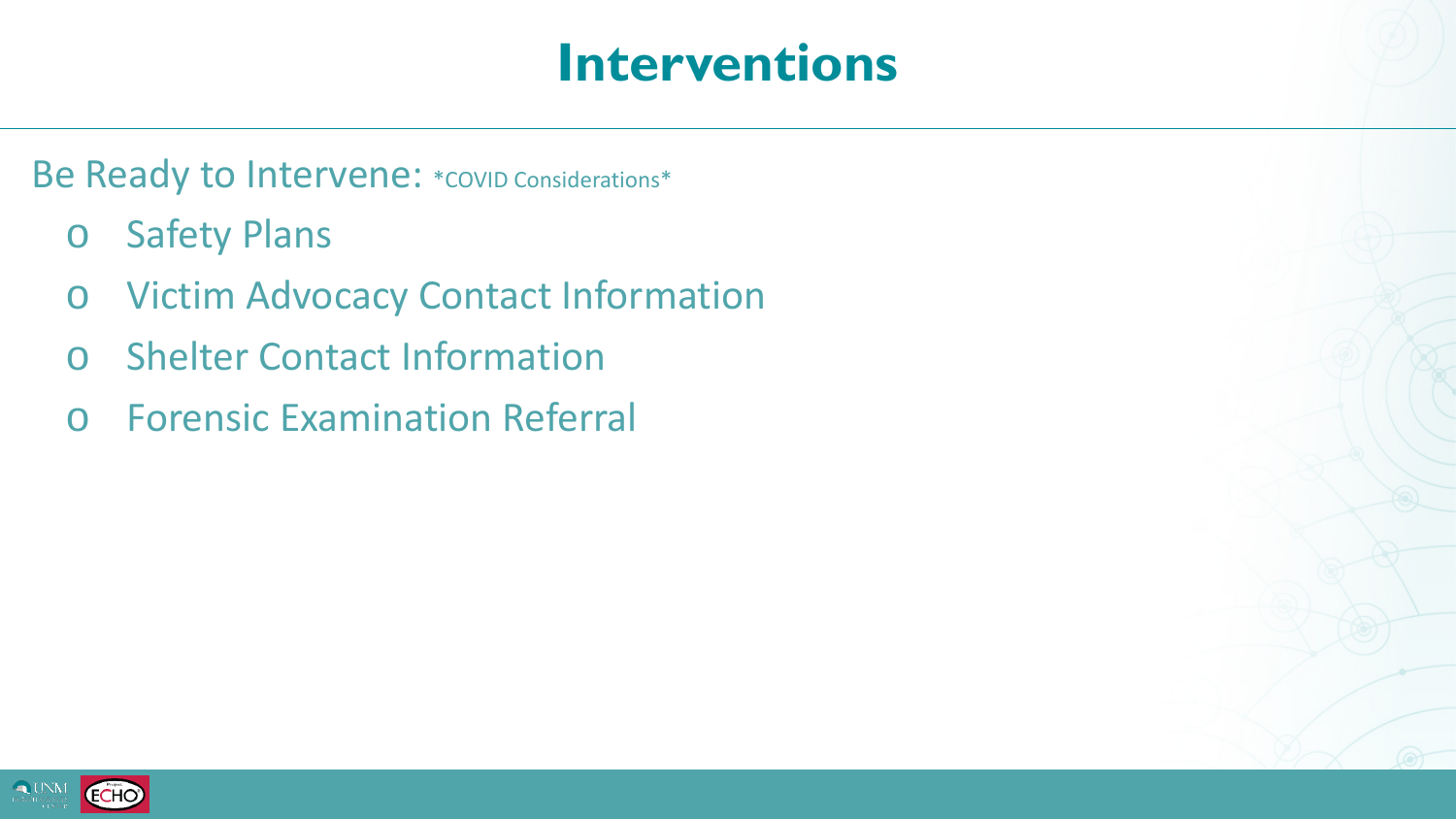From Look to End Abuse Permanently (LEAP): Safety plan. www.leapsf.org/pdf/LEAP-Safety-[Plan-bro-10\\_05\\_09\\_ENG-OUTSF-](http://www.leapsf.org/pdf/LEAP-Safety-Plan-bro-10_05_09_ENG-OUTSF-B&W-low-res-for-web.pdf)B&W-low-res-for-web.pdf

### Steps to staying safe: Keep a little money with me.

Keep my call phone charged and with me Teach my children to go to a safe place

(a friend's, neighbor's, or relative's home) Teach my children to call the police when there is danger and to give their full name, address, and phone number

Keep an emergency bag ready in a safe place.

### **Building my independence:**

I can start saying money and store it in a safe place (like my own bank account) I can get help from a counselor, an advocate,

a health care provider, or legal services. I can try to keep in touch with a friend or family member who I trust

### Things to put in my emergency bag:

| Cell phone/charger                               |
|--------------------------------------------------|
| $\Box$ Photo ID <sub>i</sub><br>driver's licence |
| $\square$ Restraining order                      |
| <b>D</b> Passports/<br>immigration               |
| papers/green cards                               |
| Electronic Benefit<br>Transfer (EBT) card        |
| $\Box$ Clothes                                   |
| <b>D</b> Toletries                               |
| and diapers                                      |
| $\Box$ Other                                     |
| f you have proof of abuse, bring it with you.    |
|                                                  |

### **My Relationship** and My Safety

Being in a relationship that is hurtful can cause a lot of different feelings. It is normal to have some or all of these feelings. Check all that you feel □ Ashamed  $\square$  Confused  $\Box$  Hopeful  $\Box$  Sad  $\Box$  Afraid  $\square$  Love  $\Box$  Angry **CL Numb**  $\Box$  Hopeless  $\Box$  Henoy

 $\Box$  Trapped  $\Box$  Alone

### What do I think about my relationship?

 $\Box$  I'm not sure how I feel about this elationship

- □ I think this relationship will get better.
- $\square$  I want to end this relationship.
- $\square$  Other:

### Important phone numbers:

Police  $9.1.1$ Local Domestic Violence Hotlines

**Local Sexual Assault Hotline** For restraining order help call **LGBT** support Legal Aid

**National DV Hotline** 1,000,799, SAFF National Second Account Hotling 1,800,656,80PE National Teen Abuse Hotline 1.866.331.9474 National Suicide Hotline 1.800-SUICIDE

Help after sexual assault:

If my partner or anyone else has forced me to have sex when I did not want to, I can: Go to a local hospital emergency room. Call the local or national 24-hour sexual assault hotline

Other resources:



Many people love their partners

Does my relationship have any

My partner has injured me badly

enough that I needed medical

 $\square$  My partner has threatened to hurt

My partner uses alcohol or drugs.

My partner has forced me to have sex when I didn't want to

 $\square$  My partner has threatened to kill me.

 $\Box$  My partner has threatened to kill

 $\Box$  My partner has a gun or can get a

Other things my partner does that

□ My partner follows me everywhere I go.

of these signs of danger?

put them in danger.

my children

himself/herself

concern me

and also feel that their relationships

ew.cr.ener.com<br>eleped by LEAP DS/2009.<br>ted without permission as long as you credit<br>Abuse Permanently), c/o Maxime Hall Health org<br>St., San Prancisco, CA 94115 www.leapsf.org My Safety Plan developed by USAP 09/2009.<br>May be used unabaned without permission as long as y<br>USAP (Look to End Abuse Permanenty), Loo Maxime Ha<br>Center, 1301 Pierce St., San Prancisco, CA 94115 www. LEAP thanks San Francisco Kaiser Permanente and<br>La Casa de las Madres for their contributions to this safety plan



You deserve

to be safe

and happy.



Do not take this with you unless it is safe to do so.



Safety during a fight: Move away from:

Weapons (guns and knives) Small and dangerous places (car, kitchen, bathroom)

- Move toward a safer place such as: Room with exit Room with phone Public place
- If I need to call the police:
- I will give them my address and<br>tell them if there is a weapon.
- The closest place I can go if I need help or need to leave: Police/fire station:

Hospital/clinic

Friend's/neighbor's/family member's house:

**Incorporate Advance Informacine continue** 



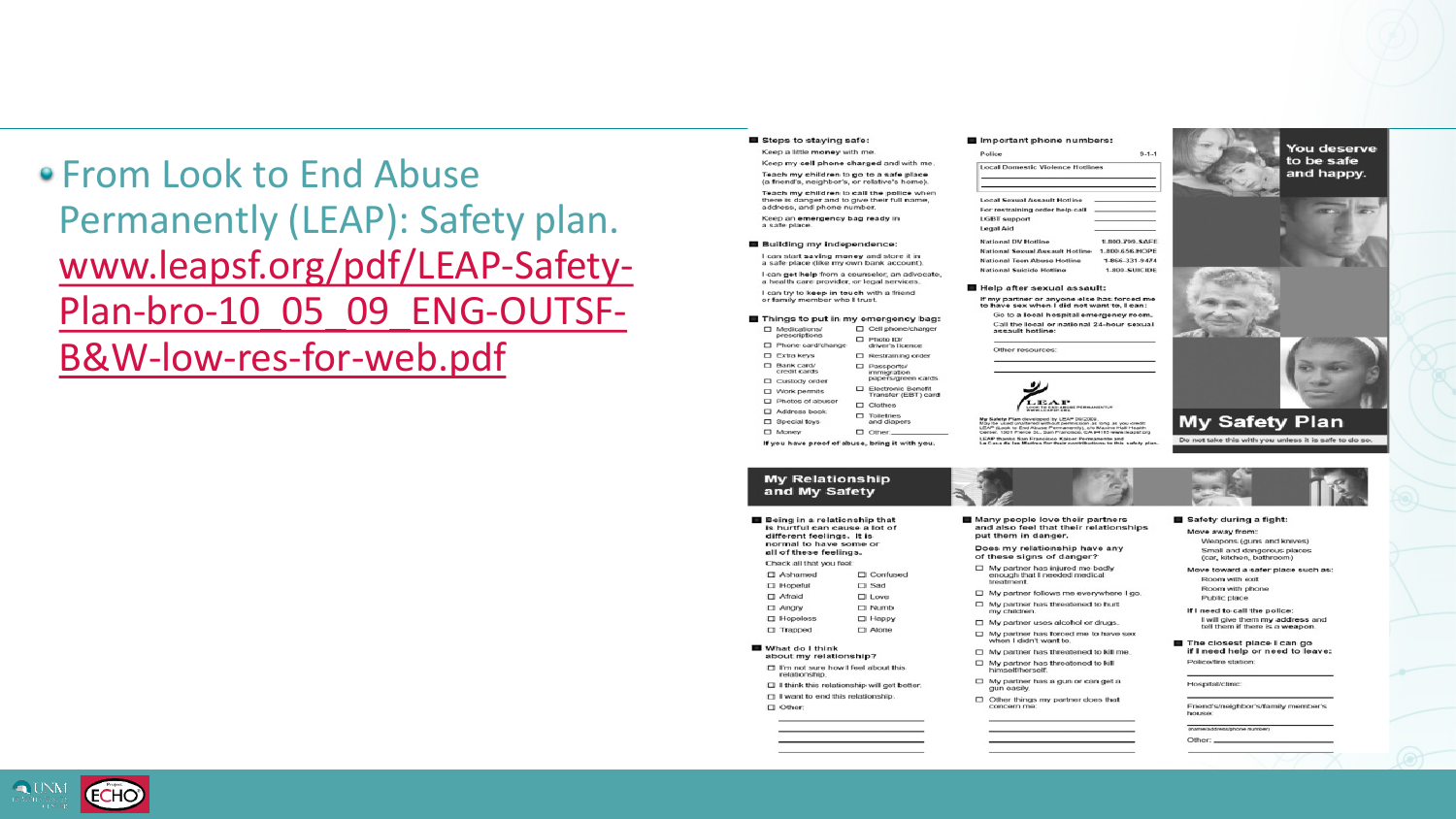## **Interventions**

**[Domestic and Sexual Violence, The Impact on Health, and the Patient Safety](https://ihs.adobeconnect.com/e2b07jin8lv/event/event_info.html) Card Approach to Integrated Education, Assessment, and Response**: an ondemand Webinar that fulfills mandatory clinical training required in IHM Part 3, Chapter 31.

### **[Tribal Forensic Healthcare \(www.tribalforensichealthcare.org\)](https://www.tribalforensichealthcare.org/events/EventDetails.aspx?id=1154454)**

Danger Assessment 3.5 hour certification course-May reach out to Erica Gourneau for certification fee waiver after completion of the course ([Erica.Gourneau@ihs.gov\)](mailto:Erica.Gourneau@ihs.gov)